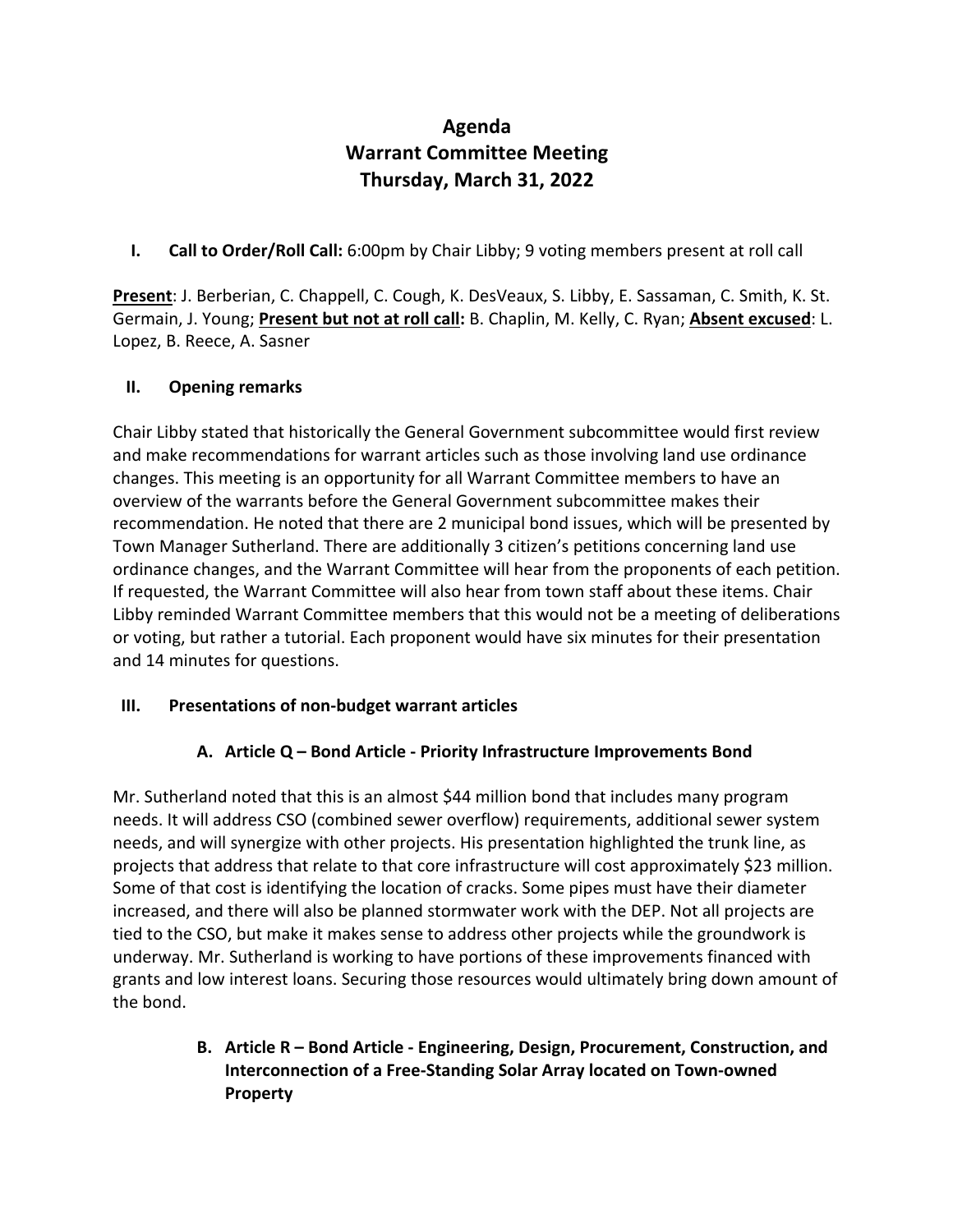Mr. Sutherland made this presentation on behalf of the town. He outlined the habitat at the site, which may include vernal pools. Overall, projects like this are the goal of the Climate Emergency Task Force. Ms. Chappell asked for clarification of the term "energy rec." Mr. Sutherland responded that it refers to electricity credits (renewable energy credits), which help make a product financially viable and demonstrate that a project is net neutral. The town could hold the RECs and not make money or sell those to a third party looking to have that distinction. Borrowing funds is the current issue, as the Town Council can decide at a later date about selling the RECs. This array would power roughly 60% of municipal facilities, including the school and wastewater treatment plant. The site is a brownfield and there is potential for it to be remediated for housing. Chair Libby noted that the price tag was significant and mentioned that the town had considered this in the past. Mr. Sutherland noted that as the town owns the land in this case, there is money to be saved. The focus is really on the RECs, which is where a business would make money. Otherwise, if the town retains the RECs, it will break even further down the road. The DEP also requires funds to be set aside to decommission the array, which increases the overall project cost. Ms. Ryan asked how soon the work could begin. Mr. Sutherland stated that the work was already underway, as some CIP funds were being used to get material needed. Then the town could reimburse itself for the initial outlay with bond money. Mr. Chaplin asked if there was money for this in the current administrative infrastructure Mr. Sutherland responded that the old model of funding has changed and that the priorities focus on equity. He is interested in speaking to year-round residents and seeing how much they pay for water and sewer. That data will support grant applications. Mr. Cough asked if there was an estimate of the increase that water and sewer users would see. Mr. Sutherland responded that he hadn't had a chance to do that analysis yet. He added that he would propose that people who use more should pay more and aims to have some external funding to pay costs. Ms. Reece noted that our water and sewer rates are low compared with other communities. It was noted that "affordable" rates could be up to 2% of a median household income, and our rates are approximately 1.2% by that measure. This could hinder some grants, as there is still room in the rate structure to pay for some of these projects. Ms. Ryan asked how that works with respect to hotels. Mr. Sutherland said that they are not part of that calculation as they are not year-round residents. There may be steps depending on usage, and he intends to do additional analysis on this. Ms. Chappell asked whether the low interest loans were loans to the town or loans to rate payers. Mr. Sutherland replied that the loans would be for the town. The full project cost does not include possible interest rate fees tied to loans. Mr. Chaplin asked about the timing of the grants. Mr. Sutherland said that some proposals were due as early as April 8.

### **C. Article 2 – Australian Ballot - LAND USE ORDINANCE AMENDMENT -- Rezoning of the Oceanarium and Education Center land from Shoreland Limited Residential District to Marine Research District**

This presentation was given by Jeff Cumming, the petitioner and Executive Director of the Oceanarium, and Sam Copeland. Jeff stated that the property was purchased last year and a 5013C nonprofit organization was created to restore and revitalize it. In that process, it was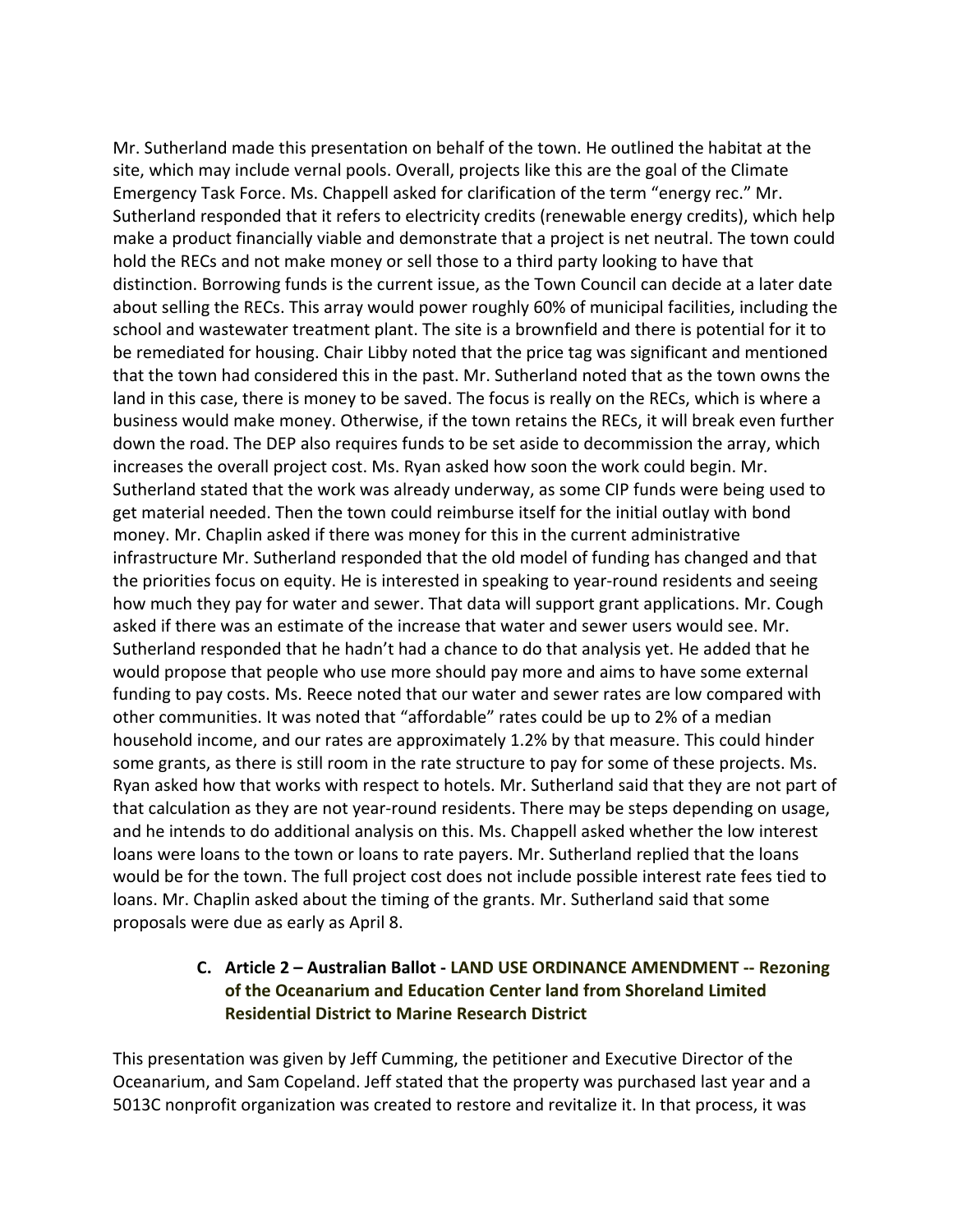determined that the zoning was not appropriate for that property, and they seek to align the zoning with the intended use of the property. Mr. Copeland added that the zoning was not so much inconvenient as inappropriate. The property's establishment preceded zoning changes, which made it non-conforming. Planned expansion of the education activities will only increase the nonconformance. He added that MDIBL was similarly nonconforming, and so the Marine Research District was created to acknowledge its particular use and related activities. That change was overwhelmingly approved at the time, and this proposal is very similar. Vice Chair Berberian noted the proposal indicated that facility improvements at the site would allow for the expansion of opportunities including a possible site for selling fish products and asked for more information. Mr. Cumming noted that there was nothing definite in that list, and they are considering what might be feasible and algin with their evolving strategic plan. He added that there could be small-scale experiments, like a fish farmer's market, that would be in line with the marine research part of the zoning. They would proceed through proper channels if they were to pursue a fish farmer's market on site. Ms. Chappell asked if the owner currently pays tax on the property, and how an application for non-profit status might relate to this and the zoning change. Mr. Copeland replied that the tax status is based on the property's use and status of the owner, and that many local non-profits do PILOT payments to the town in lieu of property tax payments. Mr. Cumming added that the focus was not on personal gain but providing a service to the area and being an asset for the town. Vice Chair Berberian asked about the zoning as it relates to aquafarming, specifically what implications there may be if the current owner sells the property in 5 years. Would there be an opening for aquafarming? Mr. Cumming replied that he hadn't considered that question because aquafarming is not on his radar. The property is fully paid for and owned outright, and there is no return expected for its purchase or motivations to sell it. The long-term vision aligns with work being done by conservation organizations. Mr. Copeland added that the Marine Research District does not allow for that kind of commercial activity. They cannot base a commercial aquaculture farm on this property. Vice Chair Berberian noted that she was not opposed to more tools they could use but didn't want the balance to be inadvertently shifted down the road. Mr. Copeland reiterated that this was very similar to the earlier MDIBL situation. Mr. Cumming added that they could have an educational exhibit related to aquaculture. Ms. Gagnon noted that the proposal is not deficient and does not conflict with current land use language. Ms. Chappell noted that the General Government subcommittee would be meeting April 7 at 6pm, and it would be helpful for the petitioner to attend.

### **D. Article 3 – Australian Ballot - LAND USE ORDINANCE AMENDMENT — Expansion of the Scientific Research for Eleemosynary Purposes District**

This presentation was given by Jackson Laboratory representatives John Fitzpatrick, Senior Director of Facilities, and Mike McKernan, Director of Government and Community Affairs. As stated, the goal of this proposal is to unify the properties owned by the Jackson Laboratory into a single contiguous zoning district. Currently, some parcels are zoned as Village Residential. This would enable the laboratory to expand more in the core part of its campus, rather than at the periphery. There would also be added flexibility for housing, as currently the housing cannot be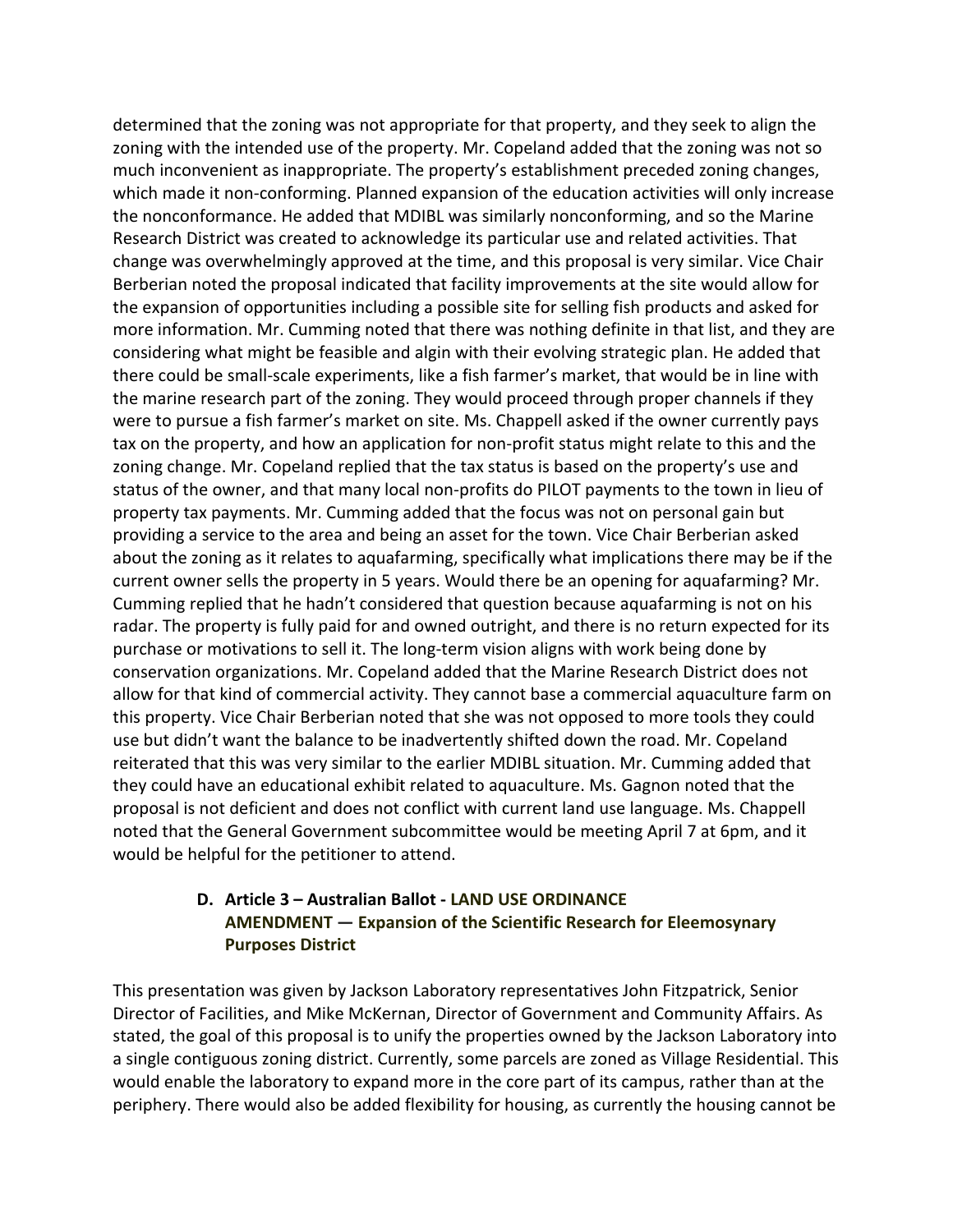used for short term use. Short term residents would include students, workforce housing, and visiting scientists. The change would cover seven purchases that the Jackson Laboratory has made over the last decade, as well as a single residential parcel. The representatives stated that they feel that this change aligns with the town's current 2007 Comprehensive Plan. Ms. Ryan stated that the plan sounded logical and asked what the plan was for the small parcels. Mr. McKernan replied that the long-term plan is to not develop those areas and allow them to be restored to their natural state. The residence in question would be razed at the end of its usable lifetime. Mr. Fitzpatrick added that this would be similar to how the Ocean Drive Dairy Bar was razed, and the triangle in that area would be reverted to a campus gateway. Mr. Chaplin asked whether this plan would result in any land being removed from the tax rolls. Mr. Fitzpatrick responded that the Jackson Laboratory owns this property already, and that the laboratory intends to pay taxes on residential improvements to buildings such as the old bookstore and the new apartment building, but they will retain the nonprofit status for the land.

#### **E. Article 4 - Australian Ballot - Citizen's Petition for Adult Use Marijuana Store Licensing Ordinance**

Chair Libby first referenced an email the Warrant Committee received from petitioner attorney Hannah King, stating that the Warrant Committee does not offer legal opinions. It does, however, review warrants including proposed changes to the land use ordinance. Derrick Sekulich, the petitioner for this warrant article, was joined by his lawyer, Hannah King. Ms. King opened their presentation by stating that she has represented approximately 450 cannabis businesses, and some of this effort has included working on marijuana sale licenses. She stated that in 2016, Bar Harbor residents voted in favor of a state referendum to allow retail marijuana sales in town, and that this current petition had been drafted by a committee led by Mr. Sekulich. As written, it is narrowly tailored and quite restrictive, and would allow only 2 retail marijuana stores in Bar Harbor, not any related manufacturing or processing activities. Ms. King stated her view that there was no need to amend the town's land use ordinance, as what is proposed fits within the retail designation. The ordinance includes restrictions on the proposed retail stores' hours of operations (from 10am -8pm), enhanced security requirements, and the holder of the town license would also need a Maine state retail license. Ms. Sheryl Dewalt, owner of the Tree of Life Day Spa, spoke in support of the project as well. Mr. Sassaman asked about the age requirements for retail sales. Ms. King responded that people would need to be 21 years or older to enter the store. She also mentioned a variety of restrictions on the location of the retail stores, including a minimal distance from schools. Vice Chair Berberian asked for more information about the land use ordinance in question. Ms. King responded that this ordinance was drafted in a way so that it would fit within the existing land use ordinances. She added that the petitioners were open to amending the land use ordinance. Mr. Chaplin asked how the distancing requirements would work. Ms. King responded that potential license holders would need to submit proof that their proposed retail location met all requirements, which might call for a survey. Ms. Dewalt added that she believed there are properties on Cottage and Main Streets that would comply. Chair Libby asked if safe spaces, such as at the police and fire stations, are included in the distancing requirements. Ms. King responded that